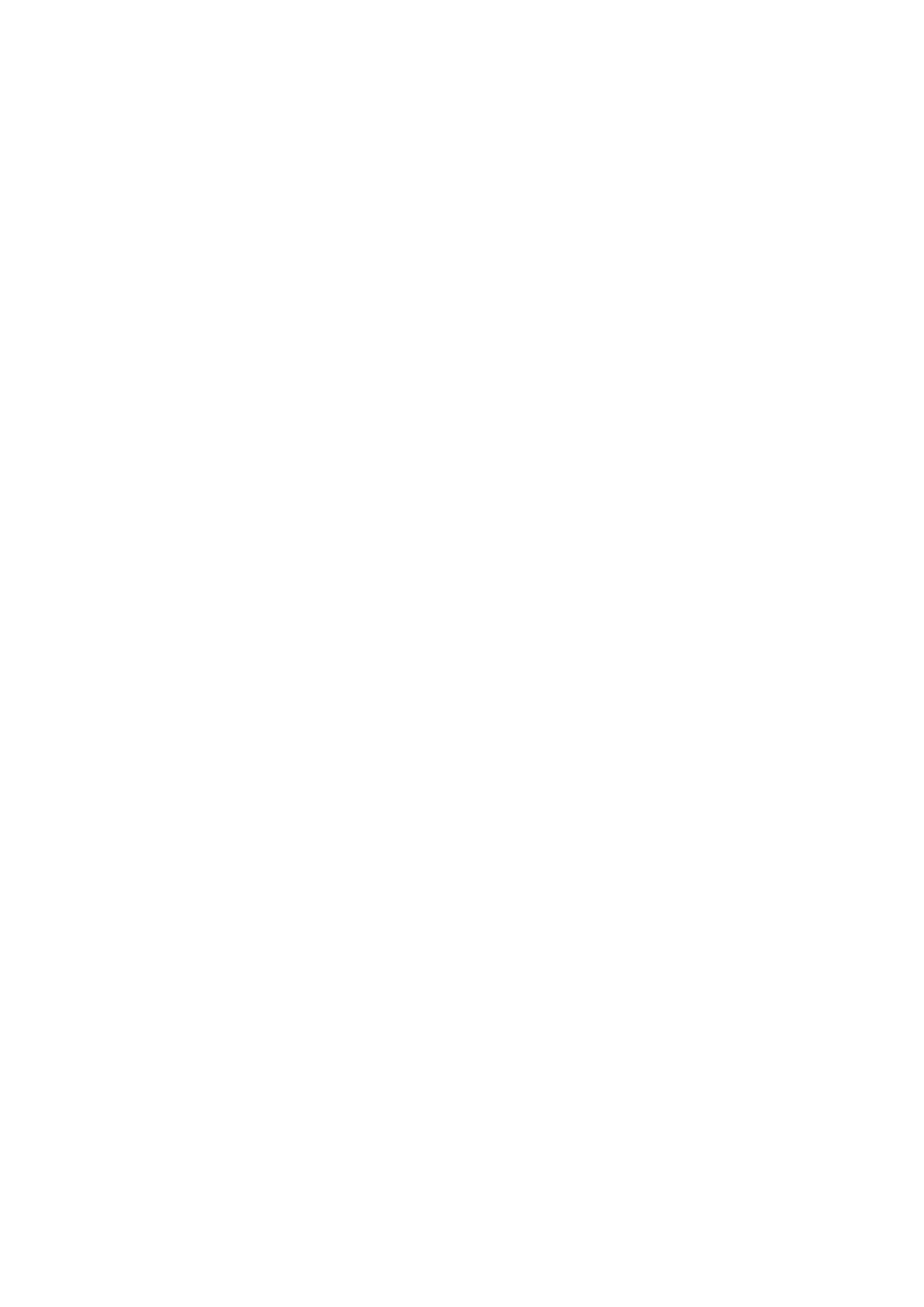# **TABLE OF CONTENTS 26 AUGUST 2015**

|    | <b>Business</b><br>Page No. |                                                                                                                                                                                          |                |
|----|-----------------------------|------------------------------------------------------------------------------------------------------------------------------------------------------------------------------------------|----------------|
|    |                             |                                                                                                                                                                                          |                |
| 1. |                             | <b>Meeting Conduct</b>                                                                                                                                                                   | 5              |
|    |                             | 1.1 Apologies                                                                                                                                                                            | 5              |
|    |                             | 1.2 Announcements by the Mayor                                                                                                                                                           | 5              |
|    |                             | 1.3 Conflict of Interest Declarations                                                                                                                                                    | 5              |
|    |                             | 1.4 Confirmation of Minutes                                                                                                                                                              | 5              |
|    |                             | 1.5 Items not on the Agenda                                                                                                                                                              | 5              |
|    |                             | 1.6 Public Participation                                                                                                                                                                 | 5              |
| 2. | <b>Petitions</b>            |                                                                                                                                                                                          |                |
|    | <b>Nil</b>                  |                                                                                                                                                                                          |                |
| 3. | <b>General Business</b>     |                                                                                                                                                                                          | $\overline{7}$ |
|    | 3.1                         | Appointment of external member to Transport and Urban<br><b>Development Committee</b><br>Presented by Mayor Wade-Brown.                                                                  | $\overline{7}$ |
| 4. | <b>Committee Reports</b>    |                                                                                                                                                                                          | 11             |
|    | 4.1                         | <b>Report of the Governance, Finance and Planning</b><br><b>Committee Meeting of 26 August 2015</b>                                                                                      |                |
|    |                             | The report was not available at the time the agenda went to<br>print, and will be circulated separately.                                                                                 |                |
|    |                             | Report on the Audit and Risk Subcommittee meeting of<br>Tuesday 18 August 2015: 2014/15 Financial Statements<br>and Statements of Service Performance<br>Presented by Councillor Lester. |                |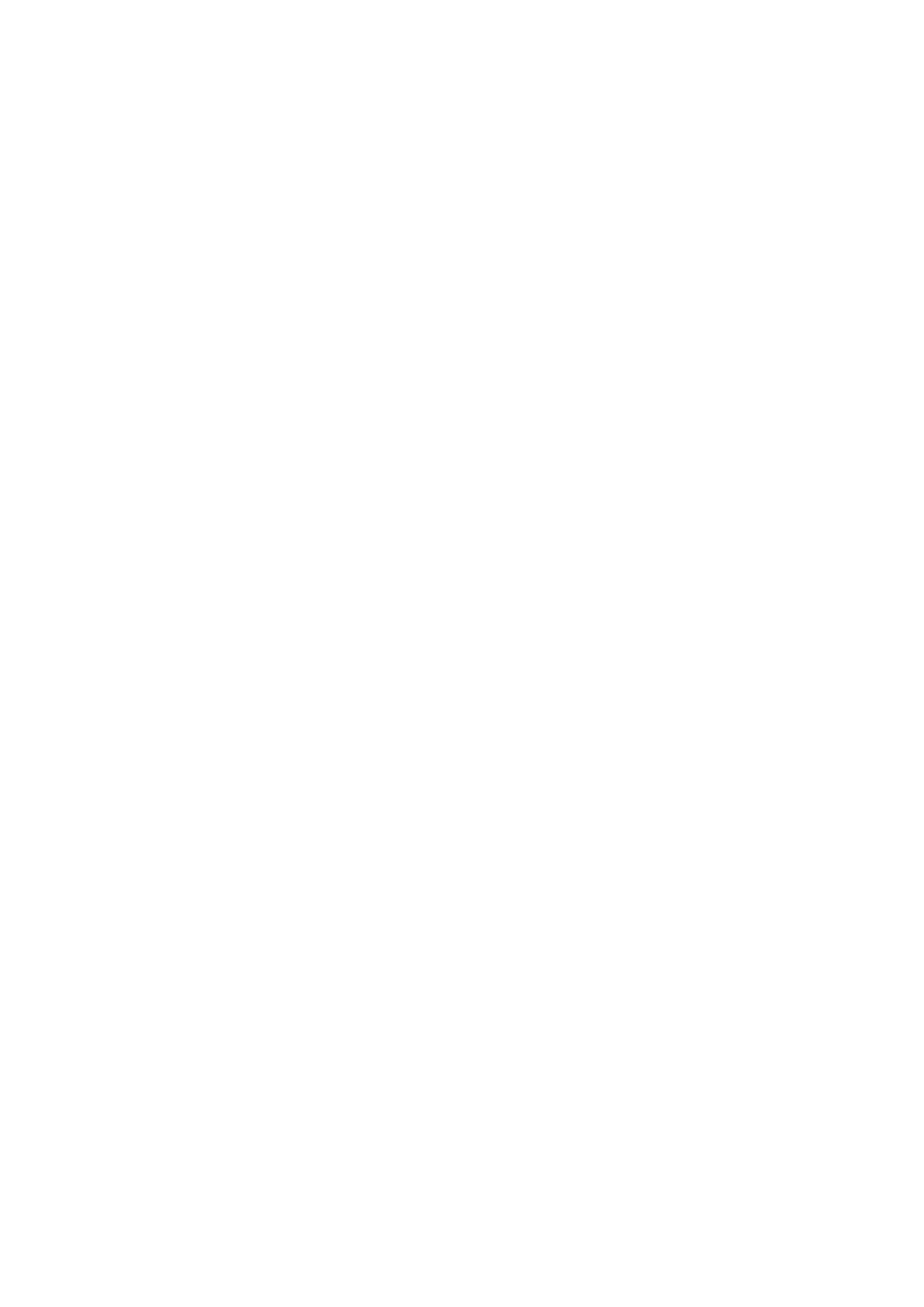## <span id="page-4-0"></span>**1 Meeting Conduct**

### <span id="page-4-1"></span>**1. 1 Apologies**

The Chairperson invites notice from members of:

- 1. Leave of absence for future meetings of the Wellington City Council; or
- 2. Apologies, including apologies for lateness and early departure from the meeting, where leave of absence has not previously been granted.

### <span id="page-4-2"></span>**1. 2 Announcements by the Mayor**

### <span id="page-4-3"></span>**1. 3 Conflict of Interest Declarations**

Members are reminded of the need to be vigilant to stand aside from decision making when a conflict arises between their role as a member and any private or other external interest they might have.

### <span id="page-4-4"></span>**1. 4 Confirmation of Minutes**

The minutes of the extraordinary Council meeting held on 06 August 2015 will be put to the Council for confirmation.

### <span id="page-4-5"></span>**1. 5 Items not on the Agenda**

The Chairperson will give notice of items not on the agenda as follows:

#### *Matters Requiring Urgent Attention as Determined by Resolution of the Wellington City Council*

- 1. The reason why the item is not on the agenda; and
- 2. The reason why discussion of the item cannot be delayed until a subsequent meeting.

#### *Minor Matters relating to the General Business of the Wellington City Council*

No resolution, decision, or recommendation may be made in respect of the item except to refer it to a subsequent meeting of the Wellington City Council for further discussion.

#### <span id="page-4-6"></span>**1. 6 Public Participation**

A maximum of 60 minutes is set aside for public participation at the commencement of any meeting of the Council or committee that is open to the public. Under Standing Order 3.23.3 a written, oral or electronic application to address the meeting setting forth the subject, is required to be lodged with the Chief Executive by 12.00 noon of the working day prior to the meeting concerned, and subsequently approved by the Chairperson.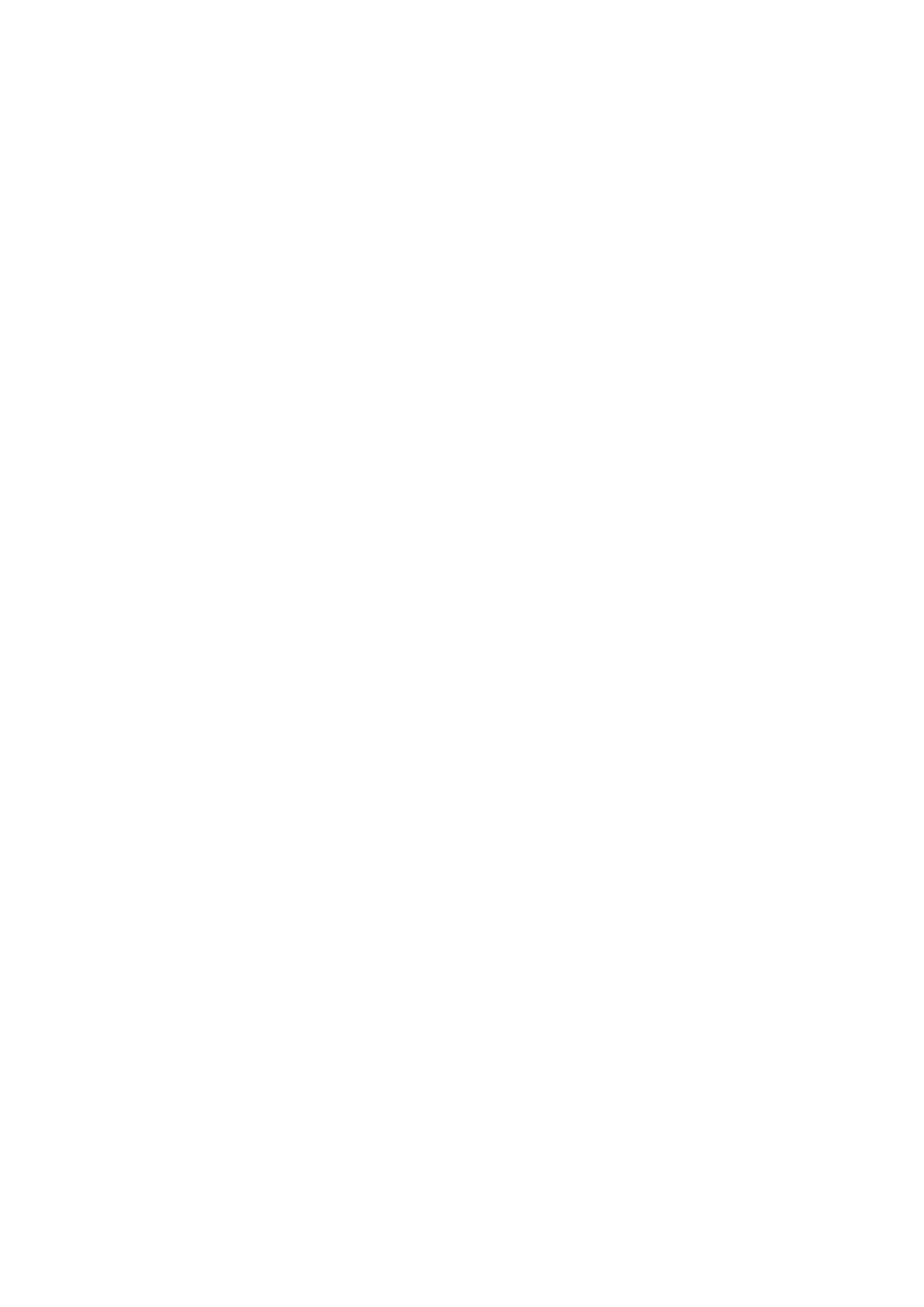## <span id="page-6-0"></span>**3. General Business**

# **APPOINTMENT OF EXTERNAL MEMBER TO TRANSPORT AND URBAN DEVELOPMENT COMMITTEE**

## **Purpose**

1. The purpose of this report is to get Council's agreement to appoint the Chair of Sustainable Transport Committee from Greater Wellington Regional Council (GWRC) as a non-voting member to Transport and Urban Development Committee (TUD).

### **Summary**

- 2. GWRC established the Sustainable Transport Committee, which has generally complementary responsibilities pertaining to transport matters to those of Council's Transport and Urban Development Committee.
- 3. This appointment will allow the member to attend all TUD meetings and sit at the table and discuss and debate matters as a participating member of the committee, with no voting rights.
- 4. GWRC will appoint the Chair of TUD as a non-voting member to GWRC's Sustainable Transport Committee at its meeting on 25 August 2015.

### **Recommendations**

That the Council:

- 1. Receive the information.
- 2. Appoint the Chair of the Sustainable Transport Committee from Greater Wellington Regional Council (GWRC), as a non-voting member of the Council's Transport and Urban Development Committee.
- 3. Agree that the Council's Terms of Reference and Delegations for the 2013/16 Triennium, Transport and Urban Development Committee, be amended to reflect the change in membership.
- 4. Note that the Chair of TUD will be appointed as a non-voting member to GWRC's Sustainable Transport Committee on 25 August 2015.

### **Discussion**

- 5. As the committees have complementary responsibilities in the transport area, Mayor Wade-Brown and the Chair of GWRC, Chris Laidlaw have discussed appointing representatives from each council to sit on the Transport and Urban Development Committee and the Sustainable Transport Committee.
- 6. This will recognise the critical relationship of GWRC and WCC in relation to developing robust transport options for the city.
- 7. This will also allow for enhanced collaboration and information sharing between Councils for better outcomes.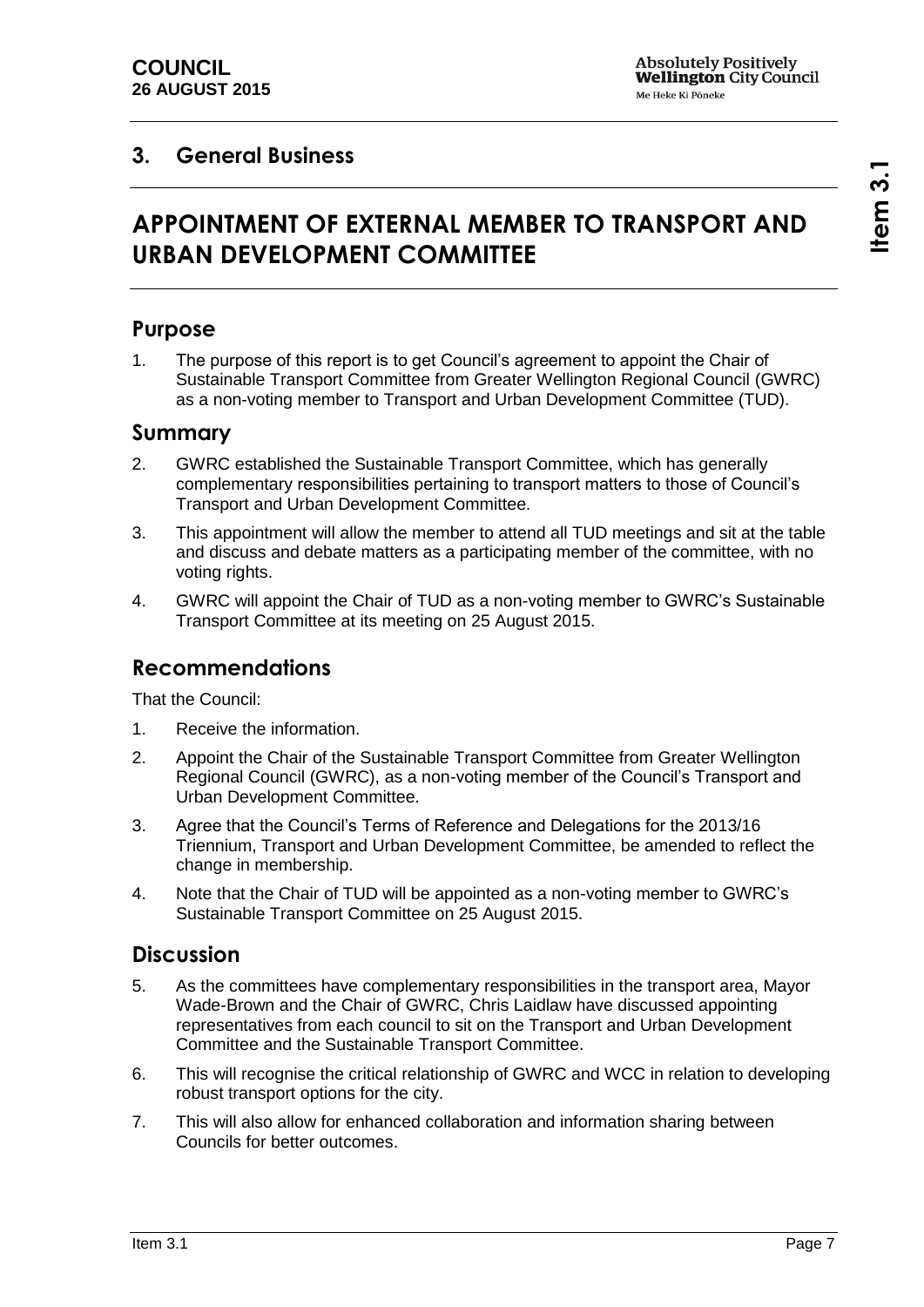- 8. Council's Terms of Reference and Delegations for the 2013/16 Triennium, Transport and Urban Development Committee, will be amended to reflect the change in membership. There will be no change to the quorum.
- 9. GWRC will be informed of Council's decision when it is finalised.

# **Attachments**<br>Attachment 1.

Sustainable Transport Committee Terms of Reference Page [10](#page-9-0)

| Author     | Deb Howse, Manager, Iro/Acting Manager, Democratic Services |
|------------|-------------------------------------------------------------|
| Authoriser | Anusha Guler, Acting Director Governance                    |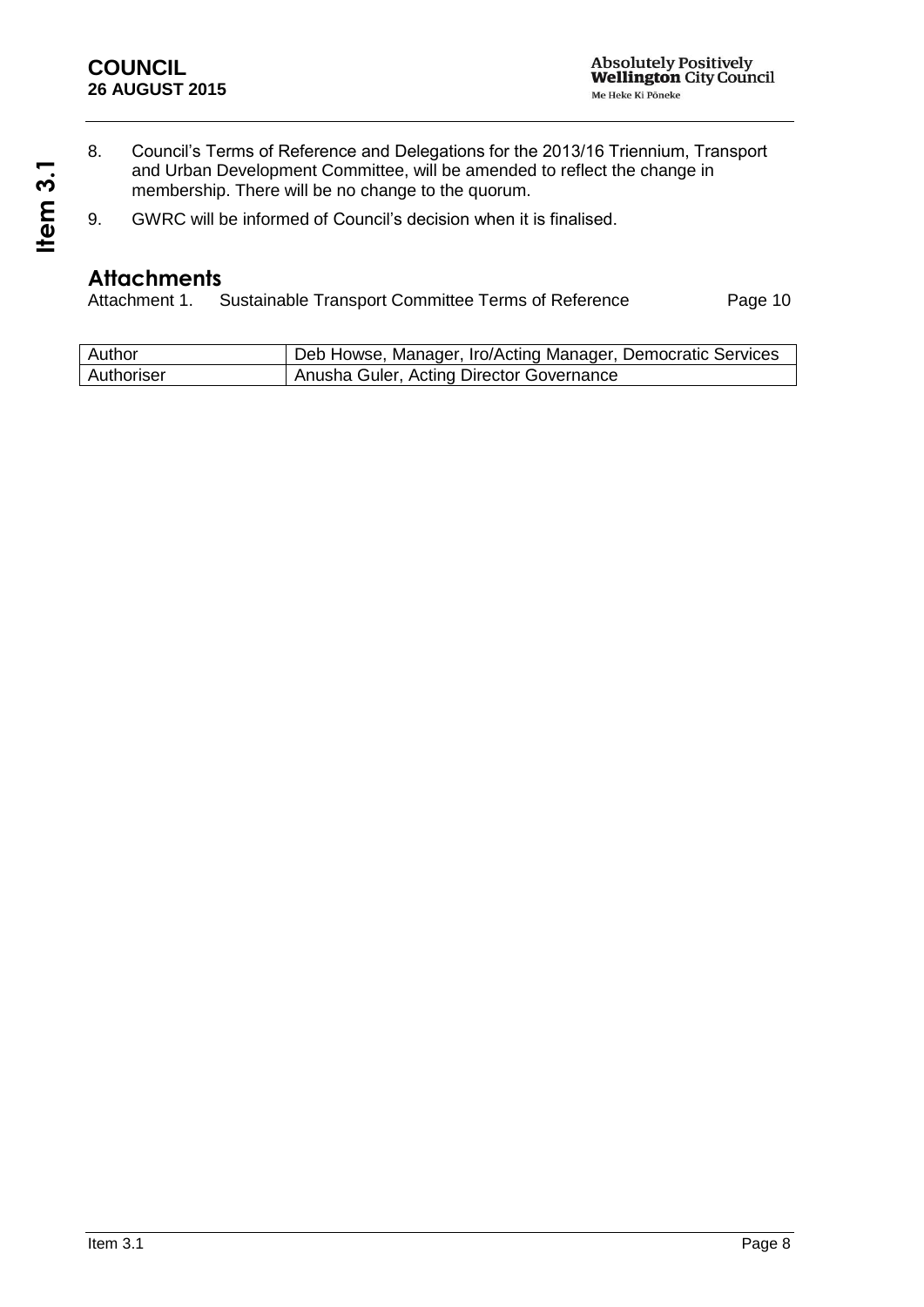# **SUPPORTING INFORMATION**

**Consultation and Engagement** No consultation is required.

### **Treaty of Waitangi considerations**

No Treaty of Waitangi considerations are required.

**Financial implications** There are no financial implications.

**Policy and legislative implications** There are no policy and legislative implications.

**Risks / legal**  There are no risks or legal implications.

**Climate Change impact and considerations** There are no climate change impacts or considerations.

**Communications Plan** Not required.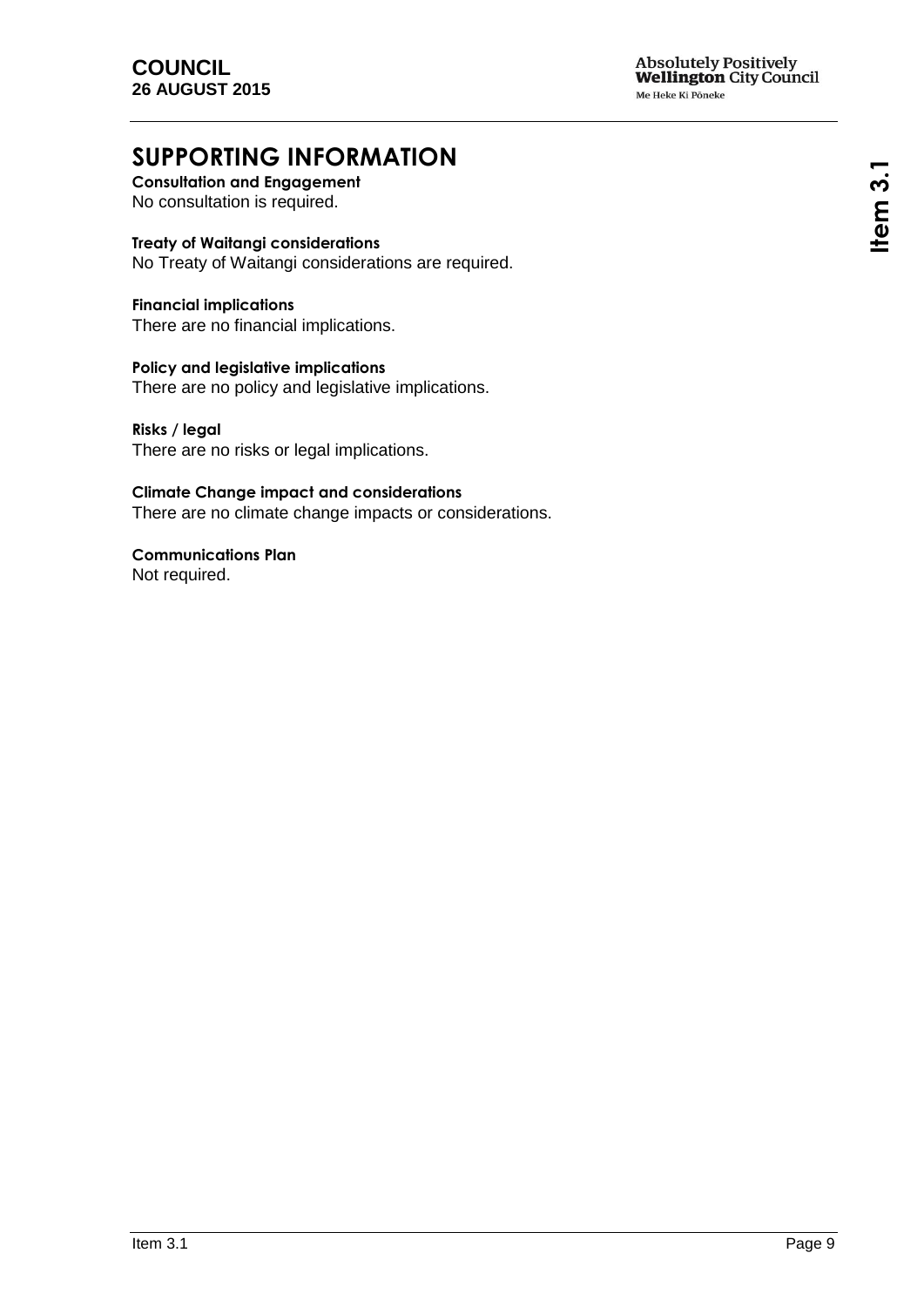#### <span id="page-9-0"></span>**Sustainable Transport Committee**

#### Purpose

Guide and monitor the Council's work on:

- promoting sustainable transport, including walking and cycling
- delivering a world class public transport service
- enhancing regional resilience and community health through an effective public transport system
- reducing the impacts of the region's transport system on the environment and on climate change, including identifying opportunities to reduce public transport emissions.

#### **Specific responsibilities**

- $1.$ Consider the implications for the Council and the region of regional transport matters and make recommendations to Council as appropriate.
- $2.$ Prepare any regional public transport plans, and their variation or renewal, for adoption by Council.
- 3. Monitor the Council's delivery of the Regional Public Transport Plan and review and recommend changes necessary to ensure appropriate, efficient, effective and sustainable public transport services within the region.
- $\overline{4}$ . Review and evaluate policies and programmes intended to ensure access to the region's transport networks and services.
- Approve submissions to external organisations for matters pertaining directly 5. to the committee's purpose.

#### Membership

Eight Councillors.

Such other members appointed by Council on the basis of their skills and experience relevant to the purpose of the Committee.

#### Quorum

Four Councillors.